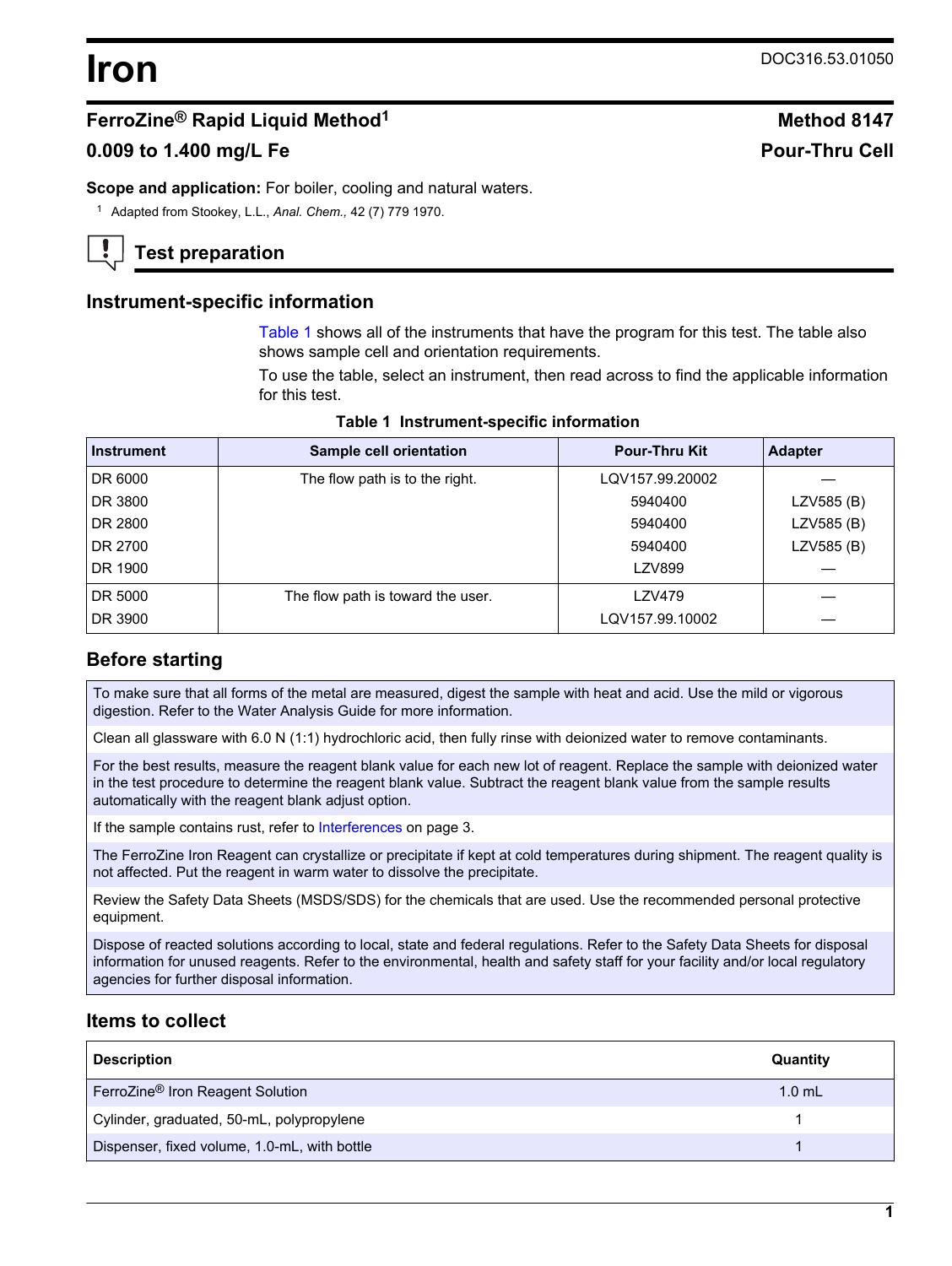## **Items to collect (continued)**

| <b>Description</b>                                                                                                                     | Quantity |
|----------------------------------------------------------------------------------------------------------------------------------------|----------|
| Flask, Erlenmeyer, Polymethylpentene, screw cap, 125-mL                                                                                |          |
| Water, deionized                                                                                                                       | varies   |
| Pour-Thru Cell (For information about sample cells, adapters or light shields, refer to<br>Instrument-specific information on page 1.) |          |

Refer to [Consumables and replacement items](#page-4-0) on page 5 for order information.

## **Sample collection and storage**

- Collect samples in clean glass or plastic bottles that have been cleaned with 6 N (1:1) hydrochloric acid and rinsed with deionized water.
- To preserve samples for later analysis, adjust the sample pH to less than 2 with concentrated nitric acid (approximately 2 mL per liter). No acid addition is necessary if the sample is tested immediately.
- Keep the preserved samples at room temperature for a maximum of 6 months.
- Before analysis, adjust the pH to 3–5 with 5 N sodium hydroxide solution. Do not exceed pH 5 or iron can precipitate.
- Correct the test result for the dilution caused by the volume additions.

#### **Labware storage**

- Before the test procedure, it is necessary to fully clean all containers to remove iron contamination.
- Rinse labware and the Pour-Thru Cell with a 1:1 HCI solution or with a 1:50 dilution of FerroZine® Reagent. Rinse several times with deionized water.
- Keep flasks tightly closed when not in use. Dedicate these containers for iron analysis only.
- Only occasional treatment with HCI or FerroZine is necessary if the containers are consistently rinsed and the caps put on tightly after use.

## **Test procedure**



**1.** Start program **261 Iron, FerroZine RL**. For information about sample cells, adapters or light shields, refer to [Instrument](#page-0-1)[specific information](#page-0-1)

on page 1.

*Note: Although the program name can be different between instruments, the program number does not change.*



**2.** Flush the Pour-Thru Cell with 50 mL of deionized water.



**3.** Rinse a clean 125-mL Erlenmeyer flask with the sample three times.



**4.** Rinse a clean 50-mL plastic graduated cylinder with the sample three times.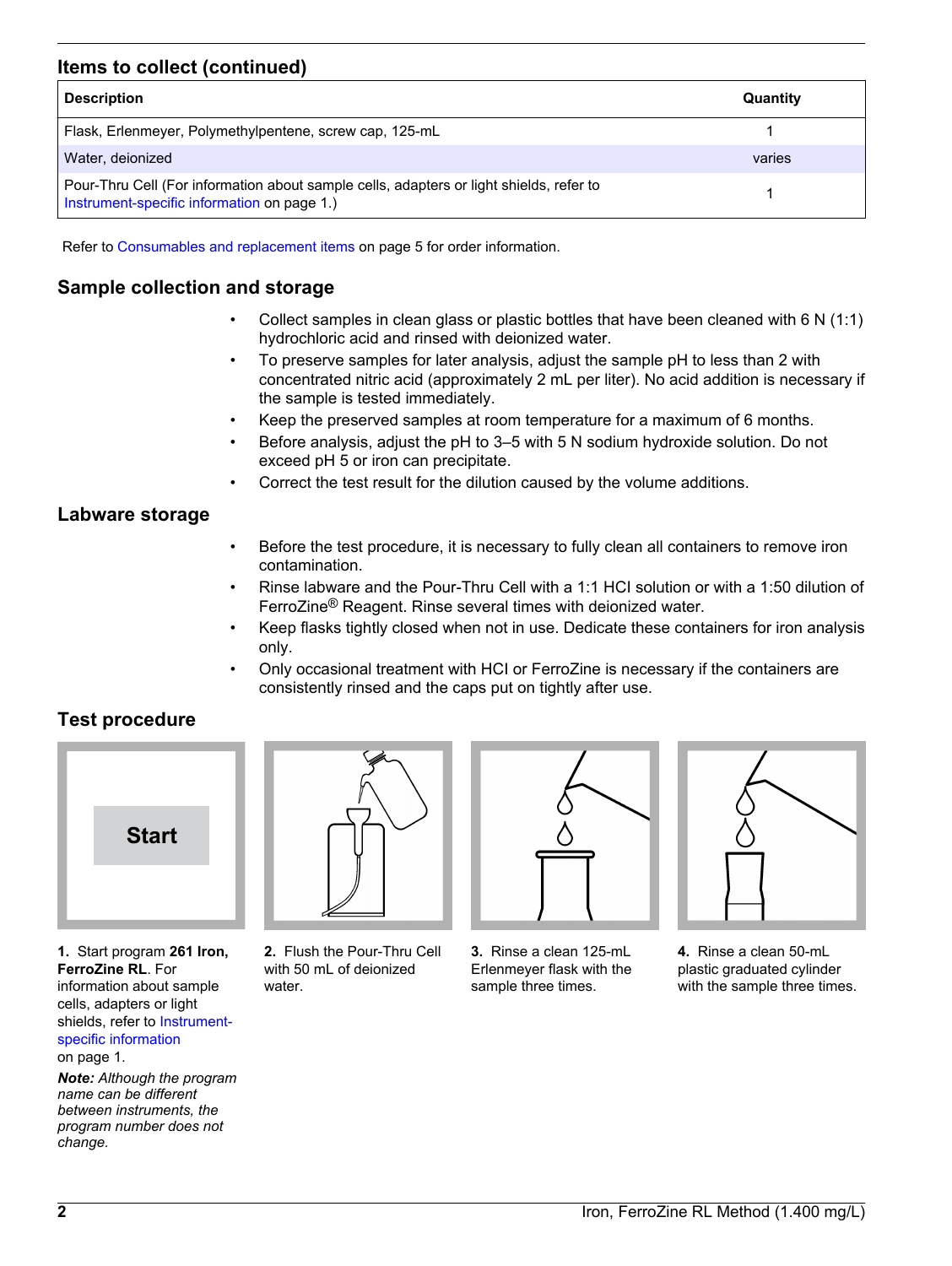

**5.** Fill the graduated cylinder to the 50-mL mark with sample.



**6.** Pour the contents of the 50-mL graduated cylinder into the flask.



**7. Prepare the sample**: Use the bottle-top dispenser to add 1.0 mL of FerroZine Iron Reagent Solution to the flask.



**8.** Swirl to mix.



**9.** Start the instrument timer. The reaction time starts.



**10. Prepare the blank**: Measure a second 50 mL portion of the sample into the graduated cylinder.



**11.** When the timer expires, pour the contents of the graduated cylinder with the blank sample into the Pour-Thru Cell.



**12.** When the flow stops, push **ZERO**. The display shows 0.000 mg/L Fe.

<span id="page-2-0"></span>

**13.** Pour the contents of the flask with the prepared sample into the Pour-Thru Cell.



**14.** When the flow stops, push **READ**. Results show in mg/L Fe.



**15.** Immediately after use, flush the Pour-Thru Cell with at least 50 mL of deionized water.

## **Interferences**

| Interfering<br><b>substance</b> | Interference level                                                                                                                |
|---------------------------------|-----------------------------------------------------------------------------------------------------------------------------------|
| Strong chelants<br>(EDTA)       | Interfere at all levels. Use the FerroVer® or TPTZ methods for these samples. Use the TPTZ method<br>for low iron concentrations. |
| Cobalt                          | May give slightly high results.                                                                                                   |
| Copper                          | May give slightly high results.                                                                                                   |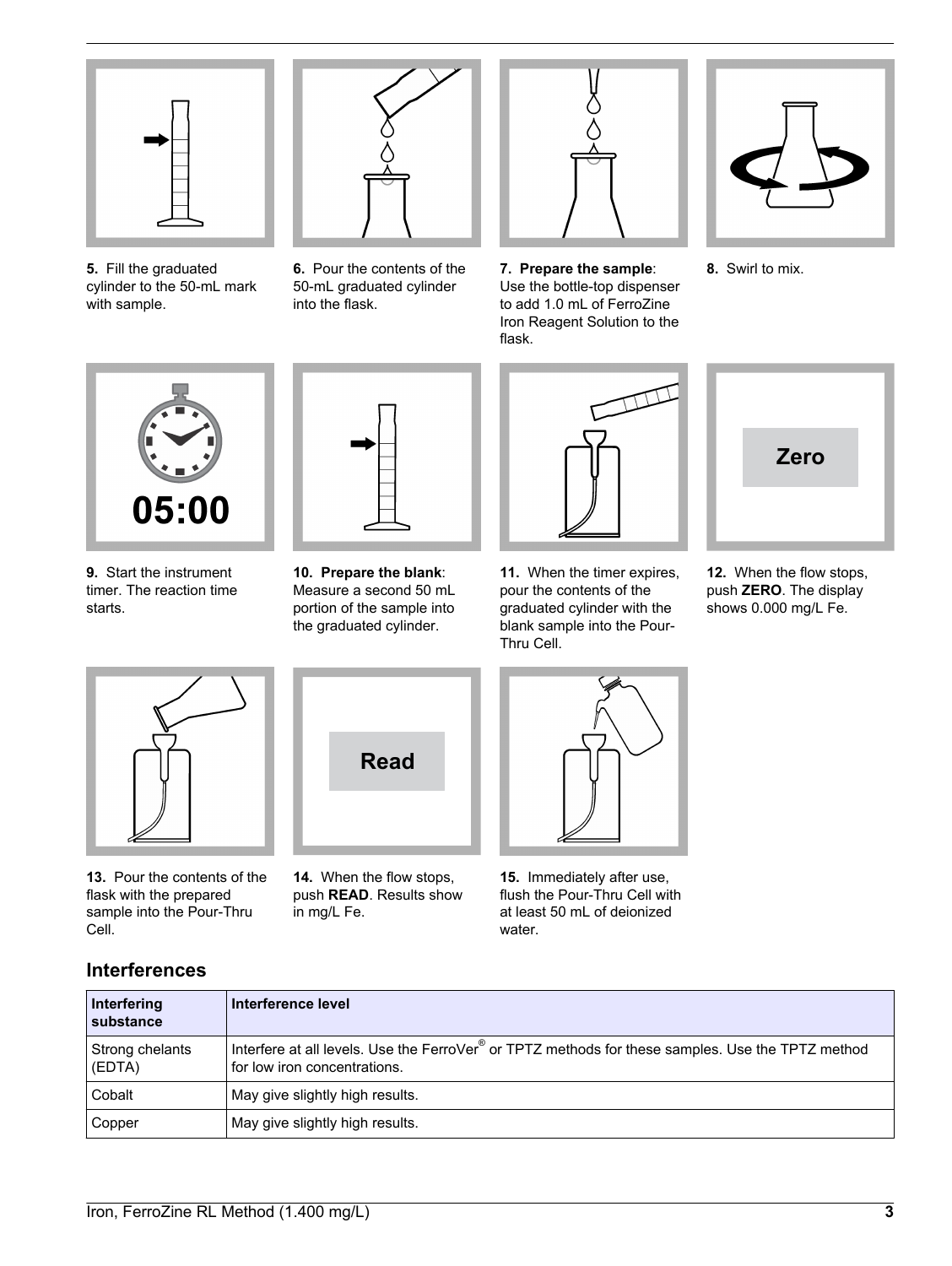| Interfering<br>substance                       | Interference level                                                                                                                                                                                                                                        |
|------------------------------------------------|-----------------------------------------------------------------------------------------------------------------------------------------------------------------------------------------------------------------------------------------------------------|
| Hydroxides                                     | Add 1 mL of FerroZine Iron Reagent to 50 mL of sample, then boil the sample for 1 minute in a boiling<br>water bath. Let the sample cool to room temperature, then start the instrument timer. Return the<br>sample volume to 50 mL with deionized water. |
| Magnetite (black<br>iron oxide) or<br>Ferrites | Add 1 mL of FerroZine Iron Reagent to 50 mL of sample, then gently boil the sample for 20 to<br>30 minutes in a boiling water bath.<br>Note: Do not let the sample boil dry. A purple color forms if iron is present.                                     |
|                                                | Let the sample cool to room temperature. Return the sample volume to 50 mL with deionized water.<br>Continue with the test procedure after the timer step.                                                                                                |
| Rust                                           | Add 1 mL of FerroZine Iron Reagent to 50 mL of sample, then boil the sample for 1 minute in a boiling<br>water bath. Let the sample cool to room temperature, then start the instrument timer. Return the<br>sample volume to 50 mL with deionized water. |

## **Accuracy check**

#### **Standard additions method (sample spike)**

Use the standard additions method (for applicable instruments) to validate the test procedure, reagents and instrument and to find if there is an interference in the sample. Items to collect:

- 25-mg/L Iron Voluette Ampule Standard with ampule breaker
- 50-mL graduated mixing cylinders (3x)
- Pipet, TenSette, 0.1–1.0 mL and tips
- **1.** Use the test procedure to measure the concentration of the sample, then keep the (unspiked) sample in the instrument.
- **2.** Go to the Standard Additions option in the instrument menu.
- **3.** Select the values for standard concentration, sample volume and spike volumes.
- **4.** Open the standard solution.
- **5.** Prepare three spiked samples: use the TenSette pipet to add 0.2 mL, 0.4 mL and 0.6 mL of the standard solution, respectively, to three 50-mL portions of fresh sample. Mix well.
- **6.** Use the test procedure to measure the concentration of each of the spiked samples. Start with the smallest sample spike. Measure each of the spiked samples in the instrument.
- **7.** Select **Graph** to compare the expected results to the actual results.

*Note: If the actual results are significantly different from the expected results, make sure that the sample volumes and sample spikes are measured accurately. The sample volumes and sample spikes that are used should agree with the selections in the standard additions menu. If the results are not within acceptable limits, the sample may contain an interference.*

#### **Standard solution method**

Use the standard solution method to validate the test procedure, the reagents and the instrument.

Items to collect:

- 1.0-mg/L or 100-mg/L Iron Standard Solution
- 500-mL, volumetric flask, Class A
- 5-mL volumetric pipet, Class A and pipet filler safety bulb
- Deionized water
- **1.** Prepare a 1.0 mg/L iron standard solution as follows:
	- **a.** Use a pipet to add 5.00 mL of Iron Standard Solution, 100 mg/L Fe, into a 500 mL volumetric flask. standard solution into the volumetric flask. As an alternative, purchase a prepared 1.0 mg/L iron standard solution.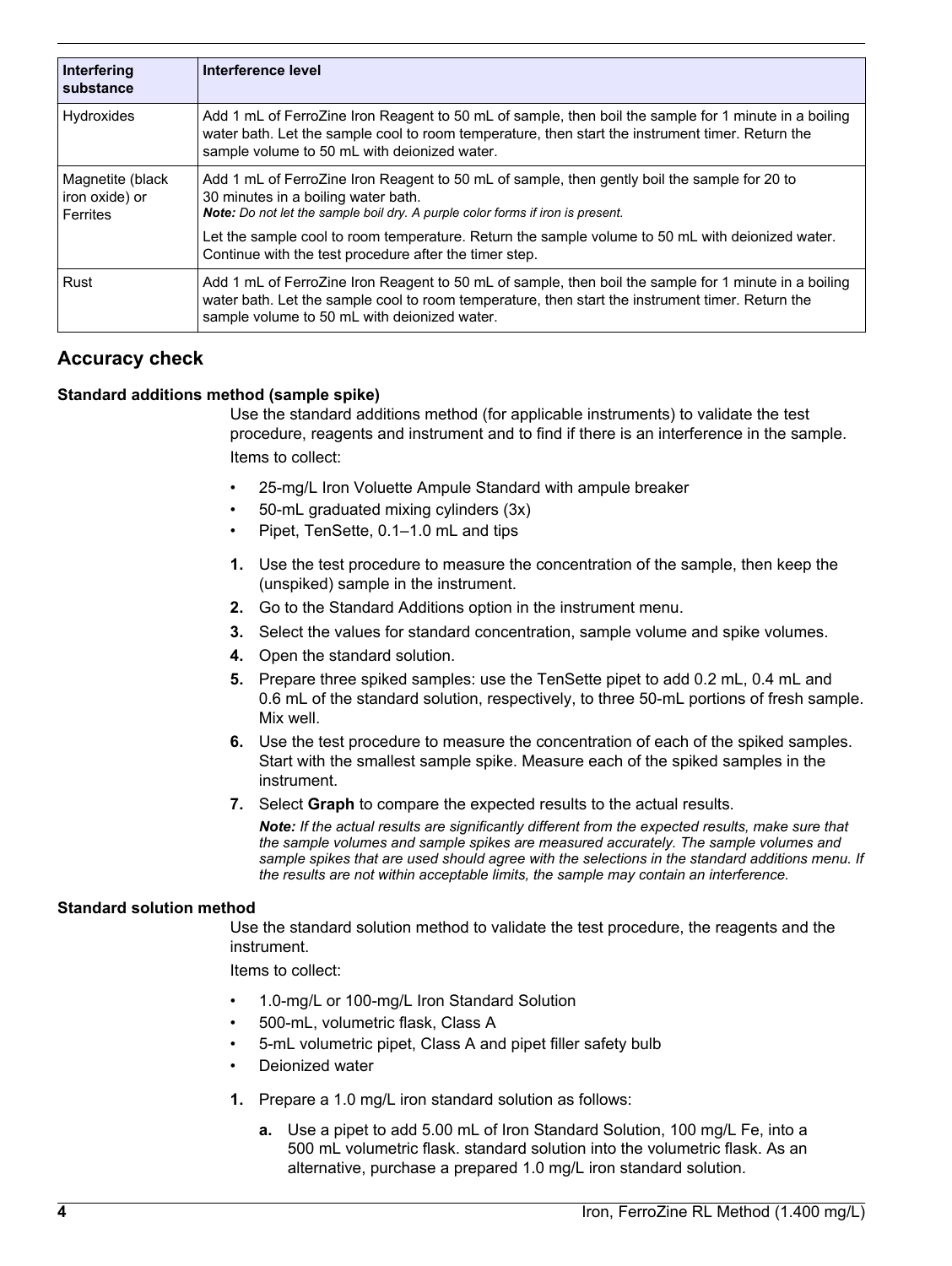- **b.** Dilute to the mark with deionized water. Mix well. Prepare this solution daily.
- **2.** Use the test procedure to measure the concentration of the prepared standard solution.
- **3.** Compare the expected result to the actual result.

*Note: The factory calibration can be adjusted slightly with the standard adjust option so that the instrument shows the expected value of the standard solution. The adjusted calibration is then used for all test results. This adjustment can increase the test accuracy when there are slight variations in the reagents or instruments.*

#### **Clean the Pour-Thru Cell**

The Pour-Thru Cell can collect a buildup of products with color, especially if the reacted solutions stay in the cell for long periods of time after measurement. Rinse with a 1:5 dilution of Ammonium Hydroxide with several rinses with deionized water to remove the color. Put a cover on the Pour-Thru Cell after use.

#### **Method performance**

The method performance data that follows was derived from laboratory tests that were measured on a spectrophotometer during ideal test conditions. Users can get different results under different test conditions.

| Program | <b>Standard</b> | Precision (95% confidence interval) | <b>Sensitivity</b><br>Concentration change per 0.010 Abs change |
|---------|-----------------|-------------------------------------|-----------------------------------------------------------------|
| 261     | 1.000 mg/L Fe   | 0.997-1.003 mg/L Fe                 | 0.009 mg/L Fe                                                   |

#### **Summary of Method**

The FerroZine® Iron Reagent forms a purple complex with trace amounts of iron in samples that are buffered to a pH of 3.5. This method is applicable to determine trace levels of iron in chemical reagents and glycols. With digestion, this method is also used to analyze samples that contain magnetite (black iron oxide) or ferrites. The measurement wavelength is 562 nm.

#### **Consumables and replacement items**

#### **Required reagents**

| <b>Description</b>                           | <b>Quantity/Test</b> | Unit   | Item no. |
|----------------------------------------------|----------------------|--------|----------|
| FerroZine <sup>®</sup> Iron Reagent Solution | $1 \text{ mL}$       | 500 mL | 230149   |
| Water, deionized                             | varies               |        | 27256    |

#### **Required apparatus**

<span id="page-4-0"></span>

| <b>Description</b>                        | <b>Quantity/test</b> | Unit | Item no. |
|-------------------------------------------|----------------------|------|----------|
| Cylinder, graduated, 50-mL, polypropylene |                      | each | 108141   |
| Dispenser, fixed volume, 1.0 mL           |                      | each | 2111302  |
| Flask, Erlenmeyer, PMP with cap 125-mL    |                      | each | 2089843  |

#### **Recommended standards**

| <b>Description</b>                                                     | Unit             | ltem no. |
|------------------------------------------------------------------------|------------------|----------|
| Iron Standard Solution, 100-mg/L Fe                                    | $100 \text{ mL}$ | 1417542  |
| Iron Standard Solution, 10-mL Voluette <sup>®</sup> Ampule, 25-mg/L Fe | 16/pkg           | 1425310  |
| Iron Standard Solution, 1-mg/L Fe                                      | 500 mL           | 13949    |